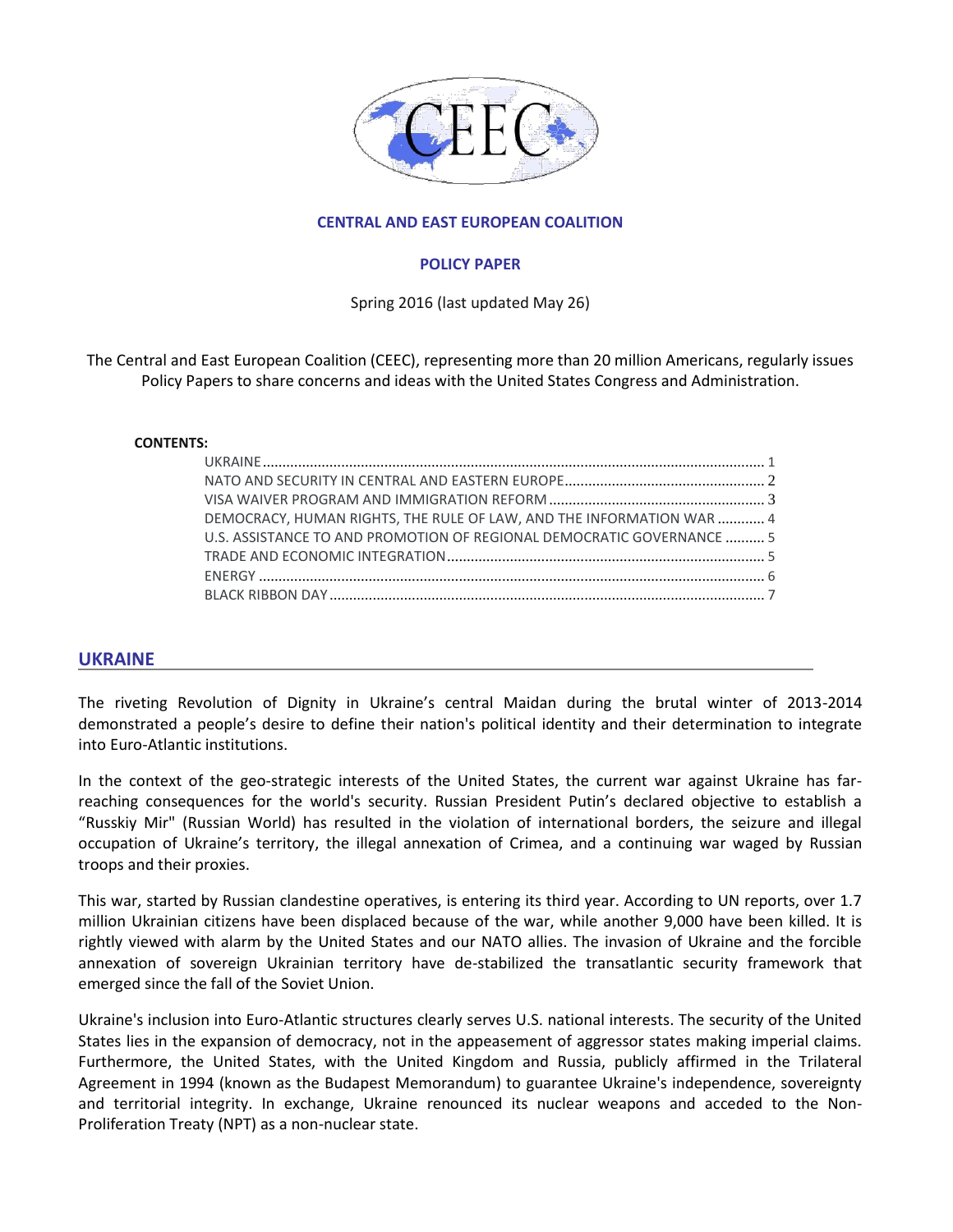**Action Needed:**

- **Cosponsor S. 2692, Countering Information Warfare Act of 2016, introduced by Sen. Rob Portman (R-OH) and Sen. Chris Murphy (D-CT). The bill authorizes the creation of a Center for Information Analysis and Response, which would lead and coordinate the collection and analysis of information on foreign government information warfare efforts, including information provided by recipients of information access fund grants awarded under subsection (e) and other source.**
- **Cosponsor H.R. 5181, Countering Foreign Propaganda and Disinformation Act of 2016, introduced by Rep. Adam Kinzinger (R-IL) and Rep. Ted Lieu (D-CA). This bill is a companion bill to S. 2692.**
- **Cosponsor legislation to provide military assistance to Ukraine, including:**
	- **H.R. 955, introduced by Rep. Adam Smith (D-WA), to authorize assistance to the military and national security forces of Ukraine;**
	- **H.R. 93, the "Crimea Annexation Non-recognition Act," which prohibits the United States from recognizing the de jure or de facto annexation of Crimea by the Russian Federation, introduced by Rep. Gerald Connolly (D-VA).**
- **Cosponsor H.R. 5094, Stability and Democracy (STAND) for Ukraine, introduced by Rep. Eliot L. Engel (D-NY) and Rep. Adam Kinzinger (R-IL). The bill clarifies the position of the United States on Russia's illegal occupation of Crimea, tightens sanctions on Russia, and drives new innovations to provide support for Ukraine.**
- **Strengthen sanctions as necessary to achieve compliance with cease-fire agreements and withdrawal of covert and overt Russian forces and equipment from Ukraine, as set forth in S. 1356, the National Defense Authorization Act.**
- **Demand that the President provide Ukraine with defensive equipment, services, and training in order to counter offensive weapons and reestablish its sovereignty and territorial integrity, as authorized per H.R. 5859, enacted on December 18, 2014.**

The crisis in Eastern Europe, and in Ukraine specifically, will not just go away. In an informationally interconnected and economically interdependent world, the United States must take the lead in promoting international norms and consolidating geo-political stability.

# **NATO AND SECURITY IN CENTRAL AND EASTERN EUROPE**

The CEEC welcomes the administration's plans to increase funding for the region through the European Reassurance Initiative (ERI) and to preposition military equipment in Eastern Europe. The CEEC believes it is time to establish permanent NATO bases in the Alliance's eastern member states, since any objection has been removed by Russia's war on Ukraine. The CEEC supports both increased NATO and U.S. bi-lateral military assistance to Ukraine and Georgia to achieve peace and security, as well as stability on NATO's eastern flank.

In the face of Russia's aggressive actions NATO must respond by strengthening its collective defense and supporting regional partners – including Ukraine, Georgia, and other CEE countries. In 2008, Russian troops forcibly occupied the Georgian territories of Abkhazia and South Ossetia, keeping heavy military presence in close proximity to the strategic East-West transportation corridor. In 2014, the Russian Federation forcibly annexed Crimea, and is attempting to take over parts of eastern Ukraine. Proactive U.S. leadership is vital to NATO's continued effectiveness, to protect peace and security in Europe. Russia's war on Ukraine and continued escalation of armed conflict threatens both Ukraine's independence and the welfare of tens of millions of Europeans. A strong, coordinated military force is essential to stop Russia as it continues to destabilize its neighbors and disrespect international rules.

Russia's intimidation of the Baltic countries must cease. These intimidation tactics include: the incursion into Baltic airspace by military aircraft, large scale military exercises adjacent to Estonia, Latvia, Lithuania and Poland, a simulated nuclear attack against Warsaw, as well as disruption of sea traffic by unscheduled naval exercises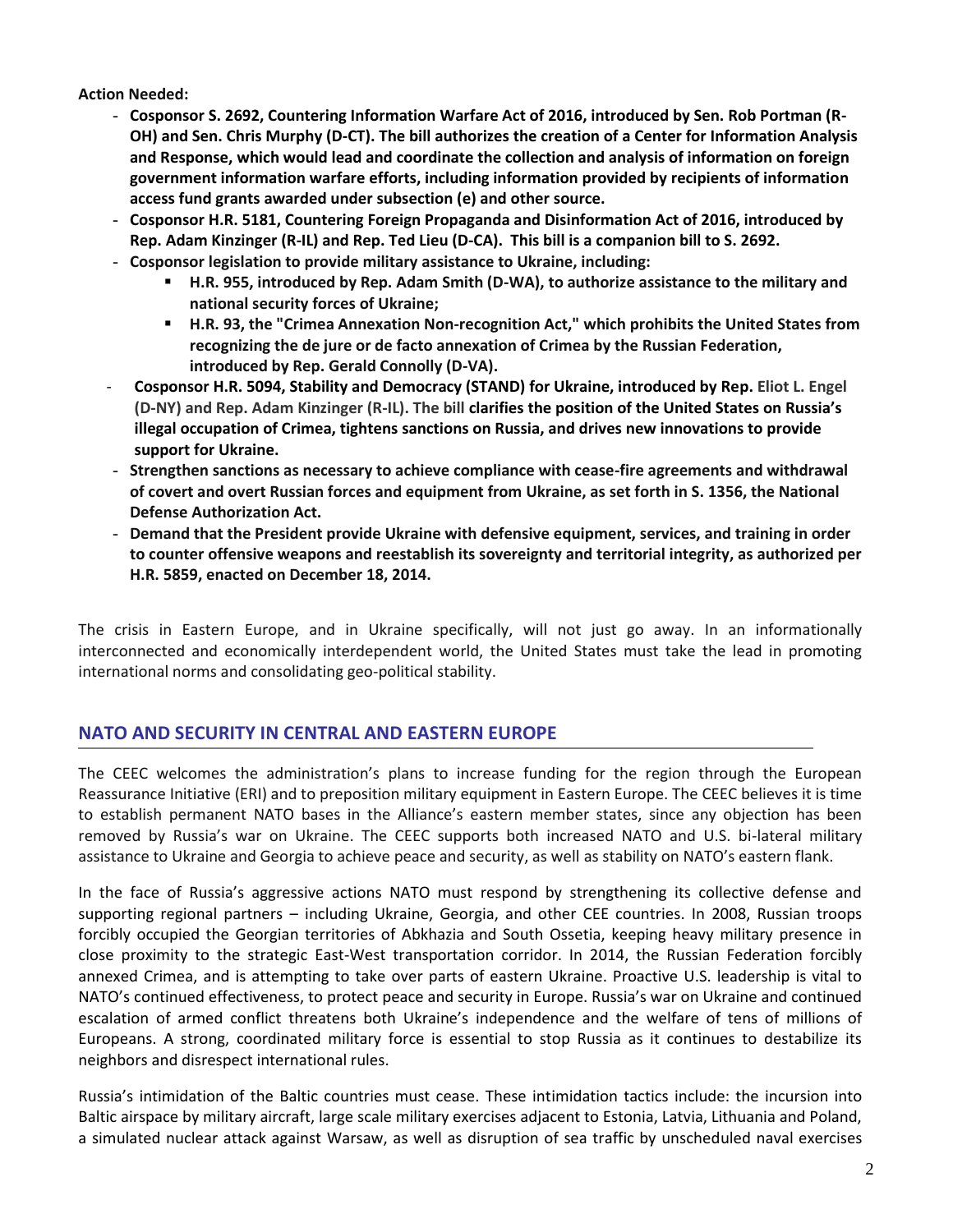within the Baltic countries' sea zone. Without strong military support, treaties and cease-fire agreements will continue to be breached.

The CEEC advocated for the successful enlargement of NATO over the past two decades, and continues to urge the U.S. Congress to support NATO membership for qualified countries. The passage of legislation to extend membership to Ukraine, Georgia and other qualified CEE countries is vital to defend sovereign integrity, secure peace and democracy.

The CEEC urges the United States to review its current planned missile defense system, and re-align it to more effectively protect all NATO member states, allies and partners.

The CEEC also supports the efforts of the United States, bilaterally and through NATO, to protect cyber infrastructure from disruption and aggression. This includes establishing effective counter-measures against cyber attacks, cyber crime and cyber espionage.

Finally, the CEEC calls for continued U.S. leadership and engagement in support of the Organization for Security and Cooperation in Europe (OSCE) Minsk Group process. We urge a peaceful and just resolution to the Nagorno Karabakh conflict.

**Action Needed:**

- **Cosponsor H.Res. 660, supporting territorial integrity of Georgia.**
- **Support NATO membership for aspiring CEE countries.**
- **Support increased spending for NATO operations through the U.S. Dept. of Defense appropriations bill.**
- **Establish permanent NATO bases in Poland and the Baltic countries to provide increased training and weaponry.**

## **VISA WAIVER PROGRAM AND IMMIGRATION REFORM**

The CEEC believes that it is in the best interest of the United States to have the Visa Waiver Program (VWP) expanded, especially to countries that have demonstrated a capacity and willingness to cooperate with the United States in achieving counter-terrorism goals.

The VWP pilot allowed six EU countries from CEE (the Czech Republic, Slovakia, Hungary, Latvia, Lithuania, and Estonia) to join the VWP in 2008. However, for those not admitted during the pilot, such as Poland and others, an automatic reinstatement of the standard eligibility rules occurred in June 2009. These rules include requiring the aspiring country to have less than a 3 percent visa refusal rate in order to be eligible for participation in the Program (as opposed to 10 percent that was set in the pilot). These rules have had the unfortunate effect for millions of CEE Americans, mostly of Polish descent, that their relatives still cannot travel freely to the United States.

The CEEC also supports fair and equitable immigration laws, which include a pathway to citizenship, as well as the establishment of a new P visa category to cover groups and individuals coming to the United States for cultural/educational purposes at the invitation of a U.S.-based group with ethnic ties to the invitee's country. This new category includes those coming to present and/or teach ethnic or folk culture, music, theater, dance, or other artistic endeavors of the country of origin.

#### **Action Needed:**

- **Cosponsor H.R. 1401, Jobs Originated through Launching Travel Act of 2015, introduced by Rep. Joseph Heck (R-NV), and other legislation that would modify the VWP to allow further expansion to include the most dependable U.S. allies, such as Poland.**
- **Support reform of immigration laws that offer a pathway to citizenship.**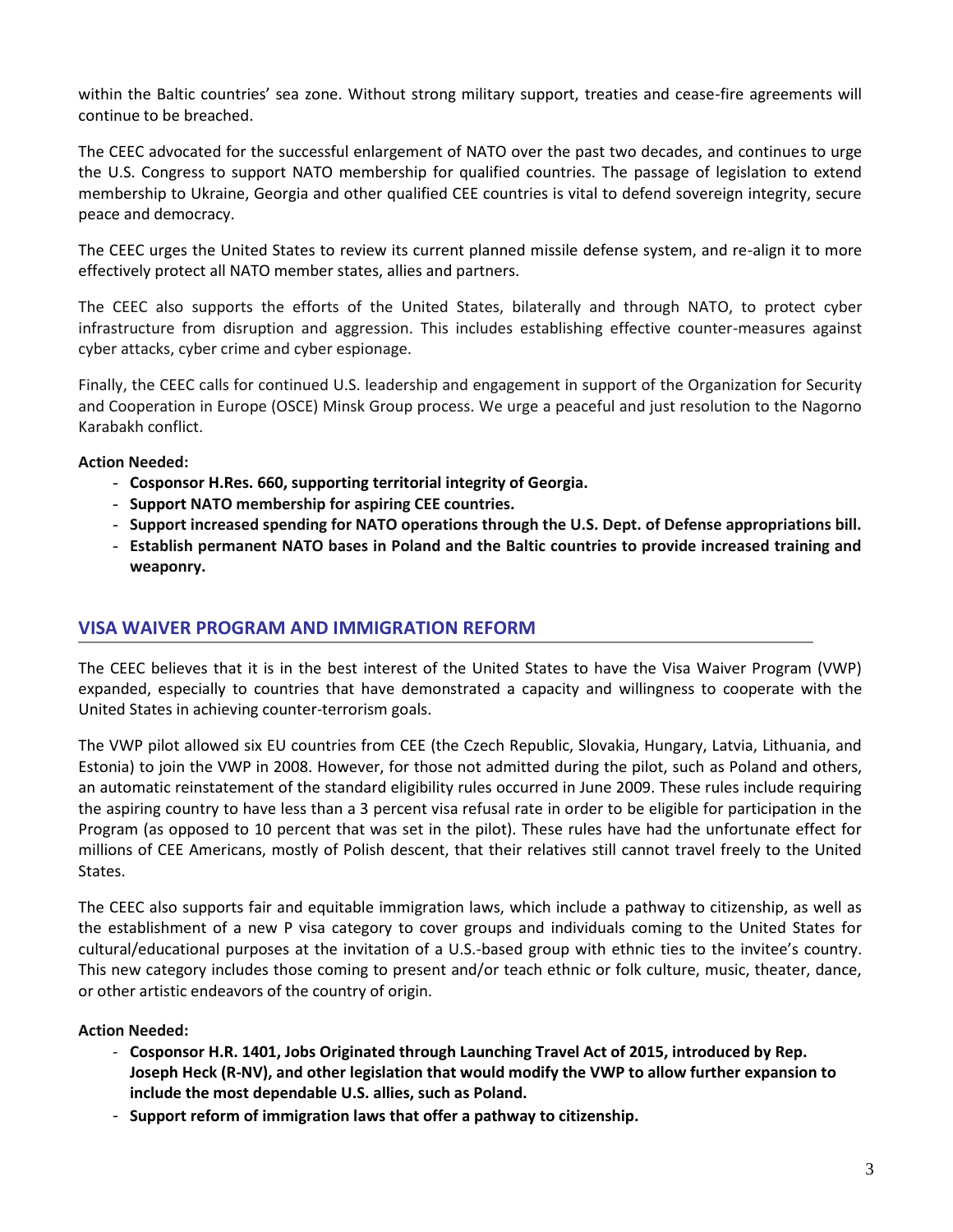# **DEMOCRACY, HUMAN RIGHTS, THE RULE OF LAW, AND THE INFORMATION WAR**

The CEEC supports democracy and its indispensable elements: the rule of law, human rights, minority rights, freedom of the press and historical accuracy, all of which are especially important in the CEE region, considering its history, previous Soviet domination, and ethnic, national, and religious diversity. While democracies have emerged and developed in CEE since the collapse of communism, issues remain to be resolved. An autocratic regime still reigns in Belarus. Vestiges of intolerance and discrimination against national minorities linger even within some countries that have joined Euro-Atlantic institutions. Denial of crimes against humanity, including the Armenian and Ukrainian Genocides of 1915 and 1932-33, respectively, undermines the pillars of democracy. Other threats to democracy include a lack of separation of powers, a less than independent judiciary, as well as corruption. Such conditions enable Russia to pursue its aggressive policies by penetrating and influencing both the public and private sectors, including military preparedness.

**Action Needed:**

- **Cosponsor H.R. 624, the Global Magnitsky Human Rights Accountability Act, introduced by Rep. Christopher H. Smith (R-NJ).**
- **Ensure that Magnitsky Act sanctions against the Putin regime are fully implemented. The United States should closely monitor human rights and corruption issues in the Russian Federation as required by the Magnitsky Act.**
- **Cosponsor legislation to ensure that U.S. international broadcasting and social media efforts effectively counter Russian disinformation, and support freedom of the press, including:**
	- **S. 2517, Combat Terrorist Use of Social Media Act, introduced by Sen. Ron Johnson (R-WI)**
	- **S.Res. 152, reaffirming freedom of the press as a priority, introduced by Sen. Robert P. Casey, Jr. (D-PA)**
	- **H.R. 2242, World Press Freedom Protection Act, introduced by Rep. Christopher H. Smith (R-NJ)**
	- **H.R. 2323, United States International Communications Reform Act of 2015, introduced by Rep. Edward R. Royce (R-CA)**
- **Cosponsor H. Res. 154, introduced by Rep. Robert J. Dold (R-IL), calling on the President to work toward equitable, constructive, stable, and durable Armenian-Turkish relations based upon the Republic of Turkey's full acknowledgment of the facts and ongoing consequences of the Armenian Genocide, and a fair, just, and comprehensive international resolution of this crime against humanity.**

The Russian government uses many avenues in its attempts to dominate the countries of the CEE region. Putin's ongoing war in Ukraine is just one example. Others include economic manipulation (e.g., blocking energy transit, trade barriers, and cyber attacks), accusations of discrimination against people of Russian descent living in CEE countries, as well as disinformation and propaganda.

Russia sees the aspirations of neighboring CEE countries toward integration with the EU as a threat against its interests. As a reaction, it has threatened economic consequences should aspiring countries advance EU Association Agreements and has pressured them to join an alternative Russian-dominated Eurasian Customs Union. U.S. foreign policy, countering Russia's attempts to reestablish a "sphere of influence" in the region, should emphasize the promotion of democratic principles and institutions. The CEEC urges the United States to condemn Russia's blatant intimidation and attempts to undermine the independence of countries in the region. U.S. policies towards Russia in this regard should be pursued in a forceful and proactive manner.

The CEEC strongly supported the Magnitsky Act. In the spirit of that law, its provisions need to be fully implemented and expanded to include sanctions against other human rights violators in the Russian Federation. While Putin's crimes against Ukraine are growing, Moscow's increasing crackdown against its own citizens is also troubling. Until human rights are respected by Russia, both outside of and within its borders, it is critical that the United States continue to help expose violations by the Russian Federation, and to defend internationally recognized human rights and freedoms.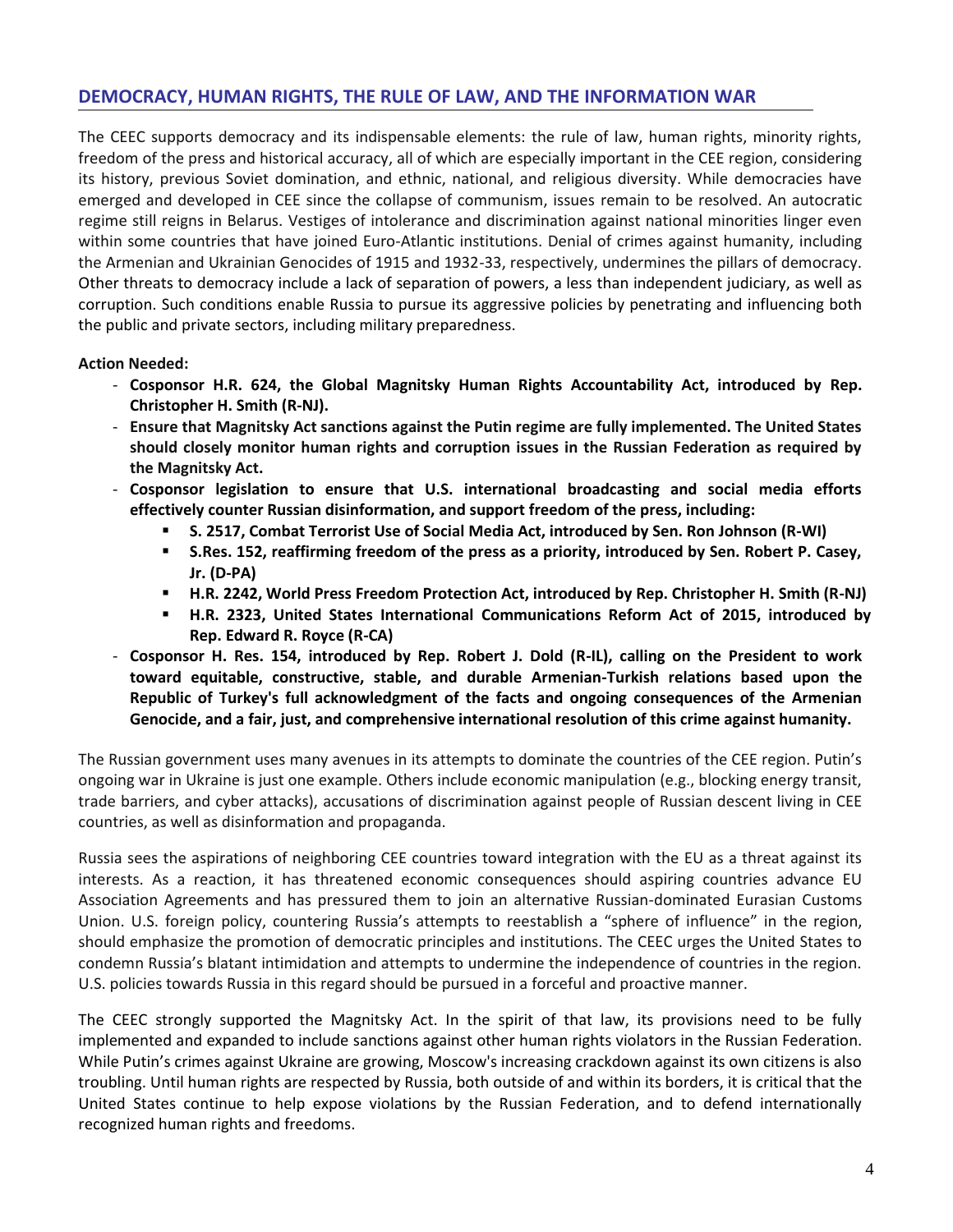Russian revision of history denies or excuses Stalin-era atrocities and actions, such as the Holodomor (Famine-Genocide) in Ukraine, Soviet occupation of CEE countries, and murder and deportation of millions of CEE nationals.

Russia's propaganda distorts and falsifies both current events and history. It is a powerful tool used to discredit and attack perceived adversaries. Democracy in Russia is deteriorating, as demonstrated by the repression of NGOs, election fraud and rampant corruption. The United States needs to lend its moral voice against human rights abuses. The United States must counter Putin via the airwaves, to expose Moscow's lies and present our values via competent and fully-funded U.S. international broadcasting. The CEEC supports important reforms to address the Broadcasting Board of Governors' management structure, clarify the mission of our international broadcasters, and empower our journalists.

# **U.S. ASSISTANCE TO AND PROMOTION OF REGIONAL DEMOCRATIC GOVERNANCE**

While many countries within CEE have "graduated" from U.S. assistance programs under the SEED and FREEDOM Support Acts, U.S. funding should remain a priority for Armenia, Georgia, and Ukraine. Security assistance programs to the region, such as Foreign Military Financing (FMF) and International Military Education and Training (IMET), should be enhanced. Also, funds should continue to be devoted to promoting democracy in Belarus. Furthermore, financial and other support for governmental and non-governmental programs directed towards anti-corruption efforts and development of civil society in the region are critical.

Exchange programs, a part of public diplomacy, are an acknowledged and successful means of promoting international understanding, good will, and training to citizens of the United States and participating countries, and need to be continued.

### **Action Needed:**

- **Join the Congressional Caucus on Central and East Europe.**
- **Enhance FMF and IMET funding levels for CEE countries.**
- **Support robust funding for the countries of Armenia, Georgia, and Ukraine, and continued assistance to promote democracy in Belarus.**
- **Maintain funding for educational and cultural exchange programs.**

# **TRADE AND ECONOMIC INTEGRATION**

An essential component to achieving and maintaining well-functioning democracies in CEE is having healthy and growing economies. The CEEC favors policies and reforms that encourage the continued integration of CEE countries into Western institutional structures, thus supporting their economic development. The CEEC supports expansion of opportunities to realize the benefits of economic growth, through increased trade, and market economic systems based on the rule of law, appropriate regulation, transparency, and ethical business practices.

#### **Action Needed:**

- **Cosponsor S. 1725, introduced by Sen. Lindsey Graham (R-SC) and H.Res. 73, introduced by Rep. Rodney P. Frelinghuysen (R-NJ), recognizing the importance of trade to the U.S. economy and the importance of free trade agreements with Pacific Rim countries and the European Union.**
- **Cosponsor S. 995, S. 2130, H.R. 1890, and H.R. 2772 to support market economic systems based on the rule of law.**
- **Monitor Transatlantic Trade and Investment Partnership (TTIP) negotiations to ensure that the agreement mutually benefits the United States and the countries of the CEE region.**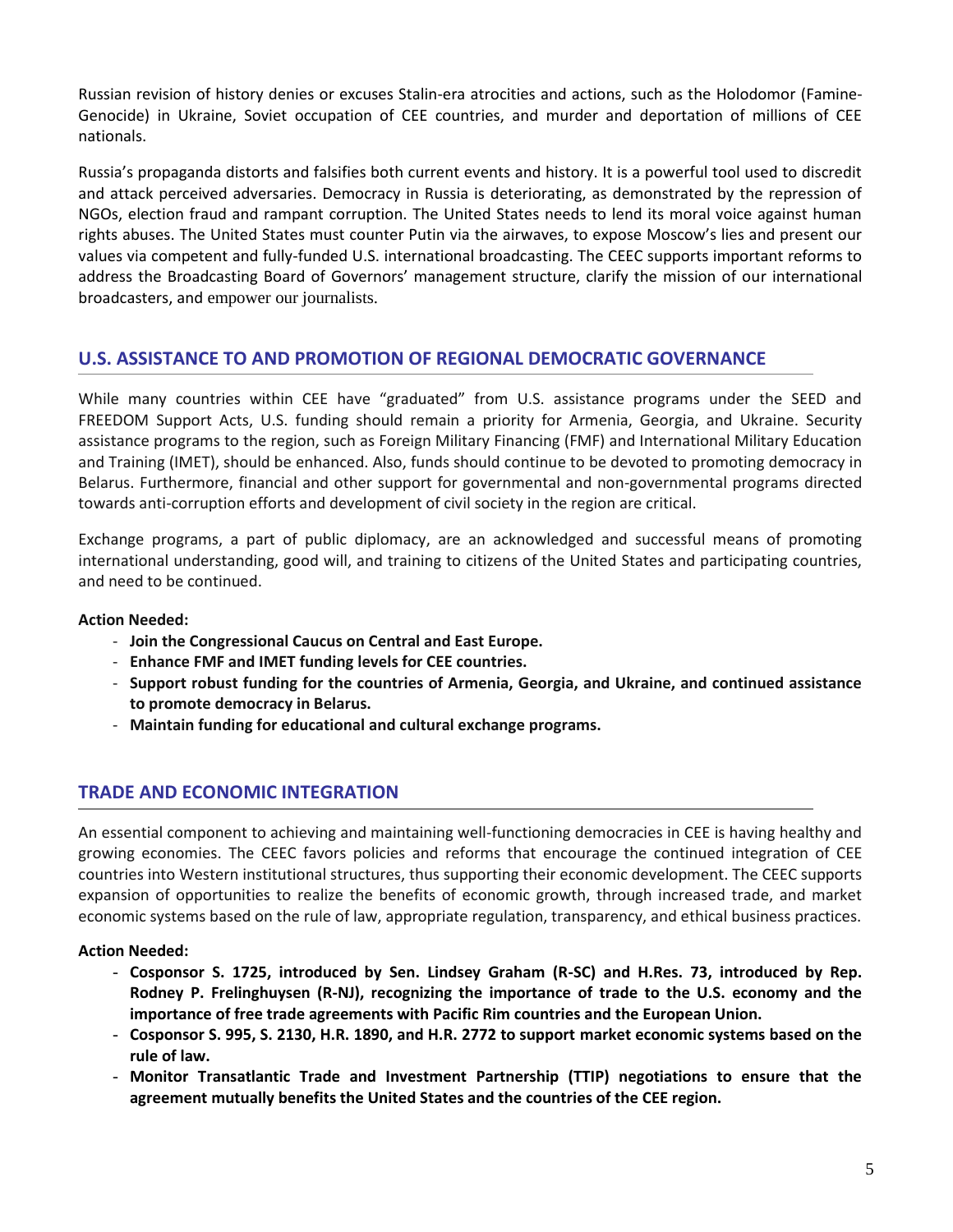Currently, a number of CEE countries are in various stages of pursuing increased economic integration with Western institutions, particularly through adoption of Association Agreements (AA) and Deep and Comprehensive Free Trade Agreements (DCFTA) with the EU. The CEEC opposes Russia's pressure on countries to defect from the AA process and instead, move toward integration with a Russia-dominated customs union. The CEEC strongly favors the continued integration of CEE countries into Western institutions, and believes that the active support of U.S. foreign and defense policy is crucial to success of the integration process.

A number of CEE countries that are well integrated into EU institutions are striving to improve their economic performance, provide better employment opportunities, and adjust to the challenges of a dynamic, competitive world economy. The CEEC supports the negotiations of the proposed TTIP agreement. The agreement aims to expand the already robust economic relationship between the United States and the EU, through further reduction of tariffs, and better coordination of regulatory regimes, which will support trade-in-services and encourage a robust investment climate, technological innovation and entrepreneurship. The CEEC seeks to ensure that the agreement benefits both the United States and all of the countries of the CEE region.

## **ENERGY**

Energy security, safety and clean technology are vital to the energy-deficient CEE region. Currently, Russia is the primary source of gas and oil supplies, which it uses to attain its political and economic objectives. This is evident with abrupt cut-offs of gas and oil, price escalations to selected EU countries, and redirection and/or reductions of gas supplies to Europe, such as disrupted natural gas supplies to Ukraine in June 2014.

U.S. policies could assure a secure and safe source of energy to the CEE countries. First, U.S. policy should facilitate the timely process of the export of U.S. liquefied natural gas (LNG) supplies to NATO countries, and other countries that promote U.S. national security interests. Secondly, it is essential that U.S. policy support interconnection of electrical and gas resources with their western EU counterparts to improve efficient utilization of energy supplies. Third, U.S. policies must provide certainty for investment and technology in order to diversify energy supplies and support efficient utilization of resources in the CEE region.

## **Action Needed:**

- **Actively support policies that provide transparency and certainty concerning the export of LNG, including: S. 33, S. 1237, and S. 1247.**
- **Cosponsor H.R. 287, American Job Creation and Strategic Alliances LNG Act, Rep. Michael R. Turner (R-OH) (Application and approval process for export to WTO countries).**
- **Cosponsor H.R. 89, the Domestic Prosperity and Global Freedom Act, Rep. Jim Bridenstine (R-OK) (LNG Export destinations and approvals).**
- **Cosponsor H.R. 1175 Clean Energy Technology Manufacturing and Export Assistance Act of 2015, Rep. Doris O. Matsui (D-CA).**

Legislation should support the timely procedures for the export of U.S. LNG, thereby loosening Russia's monopoly of energy supplies and their use for political manipulation throughout Europe. LNG exports will lead to the establishment of global gas markets with non-discriminatory pricing, thus making it difficult for Russia to dictate pricing based on geopolitics. A global LNG market would promote transparency in pricing and invigorate investments and economic developments.

The CEEC is also concerned about the operations and accident hazards posed by a nuclear power plant being constructed in Belarus just across from Lithuania's border and just 30 miles away from Lithuania's capital Vilnius with a population of about 700,000. The United States should actively advocate for full compliance of any new nuclear power plant with internationally established safety standards and monitoring while such plants are constructed.